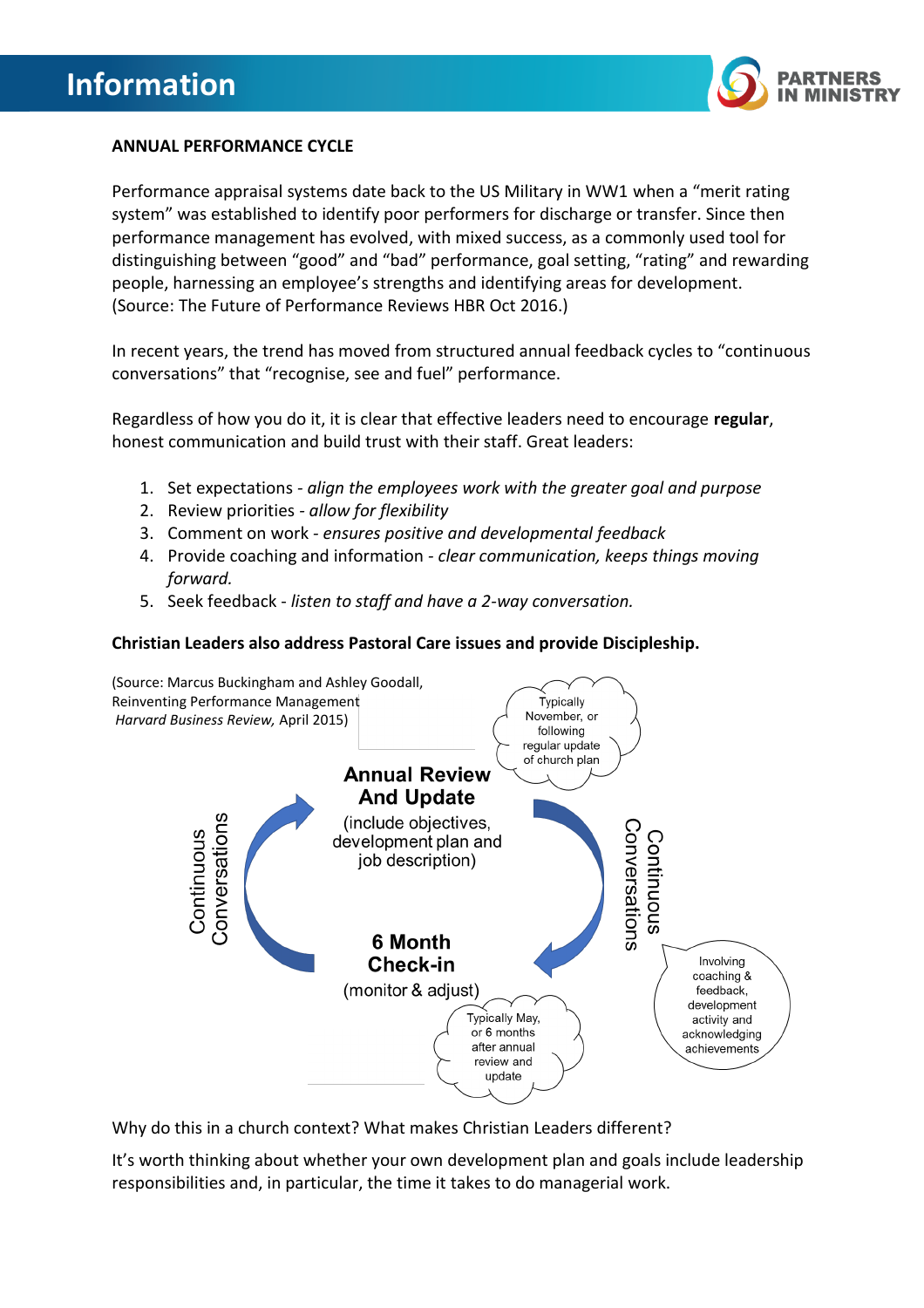

## **Taking Action: Feedback**

*Feedback may be given to people in many ways. Whether the feedback will be effective or not will depend to a large degree on the behaviour of the manager giving the feedback.*

*The aim of feedback is to help improve the performance of the recipient.*

# **Step 1: Plan**

- Pray.
- The first step is to plan by looking at your church plan for the year ahead. Think about how the employee's work performance will help your church fulfil this plan. The role description will help you with this step.
- Make a schedule, communicate it to staff and put the dates in your diary.
- Allocate time to plan what you are going to say.
- Keep notes of positive and developmental feedback at the time you notice them. Seek feedback from others where appropriate.
- Consider how the staff member will hear and respond to your feedback.
- Get comfortable giving feedback.
- Ask the staff member to prepare and do some self-assessment. Build their selfawareness. If appropriate, put them at ease and use a common template. Encourage 2-way feedback.

#### **Step 2: Discuss**

- Use coaching & delegation to develop your staff and provide them with practical steps and skills necessary to grow and develop. Also use these formal sessions to care and disciple.
- Have informal, but productive, conversations that empower the staff member to grow and effect change.
- Based on the preparation, you should discuss:
	- $\circ$  how they are going in their faith
	- $\circ$  how they have been performing
	- o the skills they need to develop
	- o their own ideas about learning and development opportunities.
- Keep encouraging the staff member to self-assess and build their self-awareness.
- Give Feedback!
- Together with the employee, document the goals & development opportunities and set a date for review. (Shared Expectations)
- Listen! Use the opportunity to consider if there is anything you could have done differently to provide leadership or clarity for the staff member.

#### **Step 3: Evaluate & Manage Consequences**

• After you've set goals, the next step is to monitor the employee's performance and support the employee to meet their goals.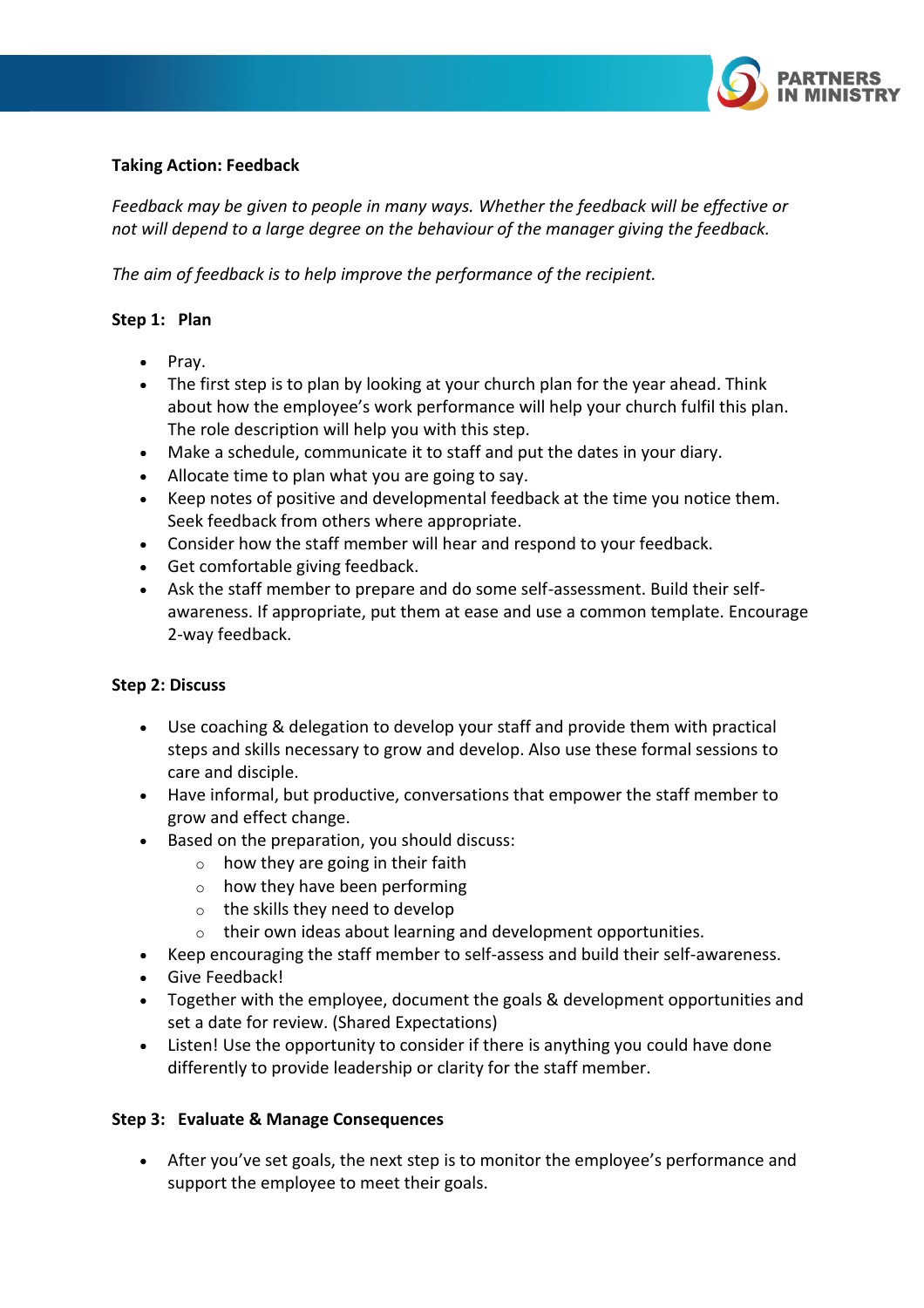

- Remember to:
	- o give regular feedback (both positive and constructive) to the employee
	- $\circ$  deal with any underperformance issues as soon as they come up
	- o celebrate improved performance
	- o support employees to improve performance, by providing training, coaching or mentoring opportunities.

#### **Step 4: Review**

- The final step is to review and evaluate the employee's performance at the end of the agreed timeframe.
- You will also need to revise their goals or set new ones for the next cycle.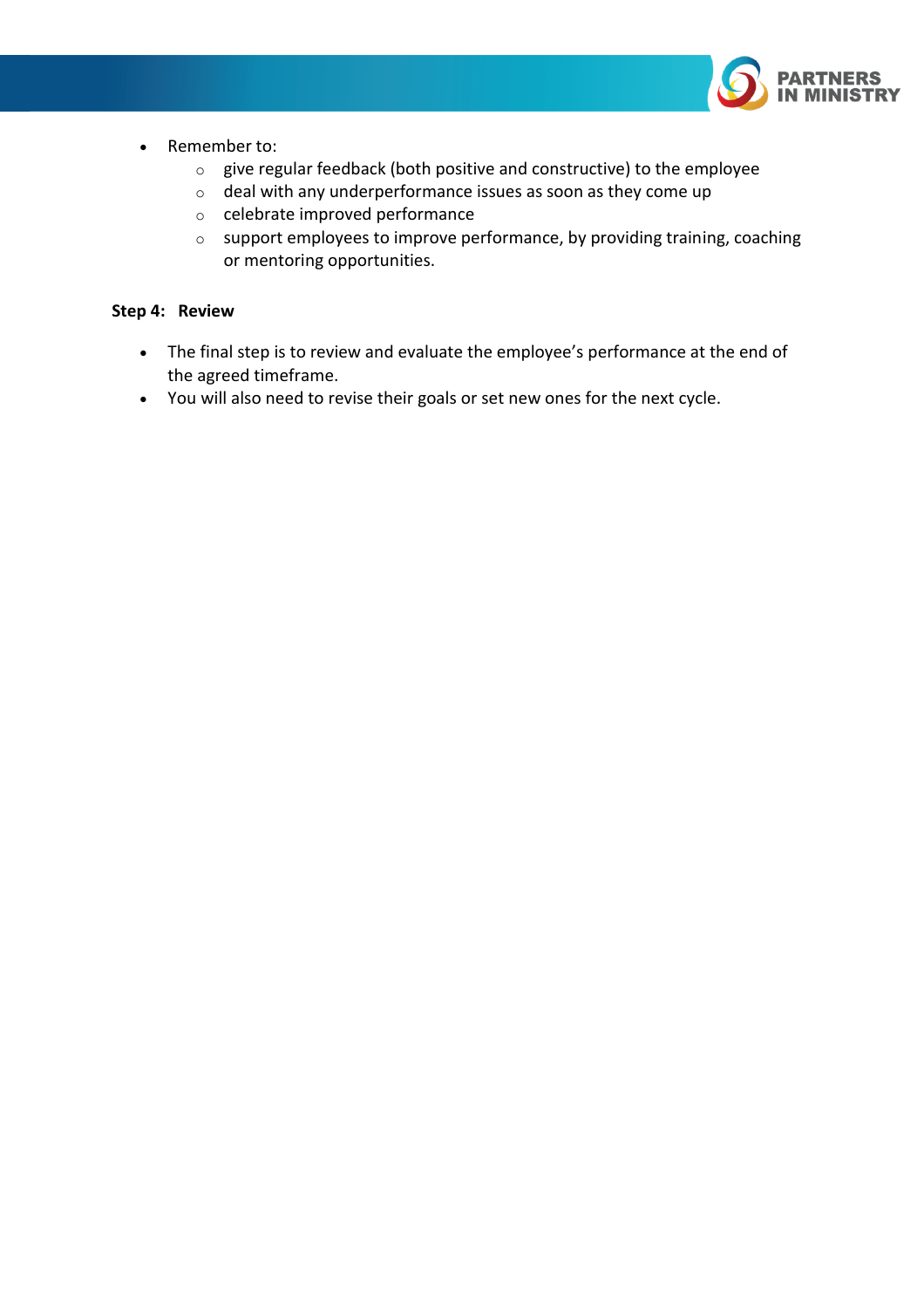

#### **SUGGESTED MEETING PATTERNS FOR CHURCH TEAMS**

Suggested meeting patterns for church teams are:

- **1.** Weekly operational team meetings
- **2.** Fortnightly 1:1s (including quarterly/6 monthly goal review)
- **3.** Monthly tactical team meeting
- **4.** 12 month 1:1 review, update and development planning
- **5.** Annual team strategy retreat

What are your initial ideas about an appropriate team meeting structure for your church or ministry? Note them in this table:

| Who                       | Weekly | Fortnightly | <b>Monthly</b> | <b>Annually</b> |
|---------------------------|--------|-------------|----------------|-----------------|
| Whole Team                |        |             |                |                 |
| <b>Assistant Minister</b> |        |             |                |                 |
| <b>Office Assistant</b>   |        |             |                |                 |
|                           |        |             |                |                 |
|                           |        |             |                |                 |
|                           |        |             |                |                 |
|                           |        |             |                |                 |
|                           |        |             |                |                 |
|                           |        |             |                |                 |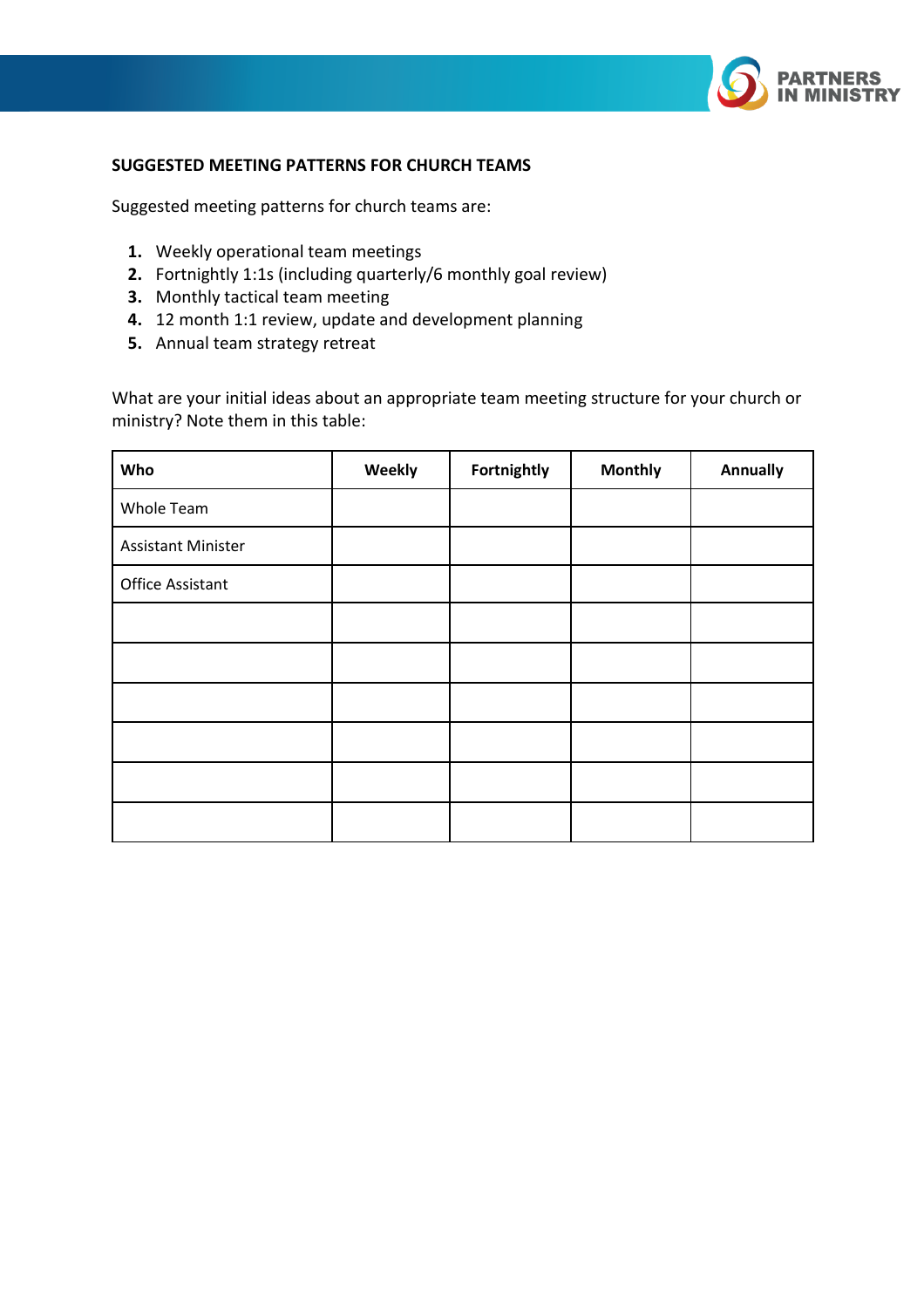

# **1:1 Meeting Template**

 $\overline{a}$ 

| 4 x 4 (4 things in the next 4 weeks) | <b>Progress</b> |
|--------------------------------------|-----------------|
| 1.                                   |                 |
| 2.                                   |                 |
| 3.                                   |                 |
| -4.                                  |                 |

| Term Objectives (Term 1 / 2 / 3 / 4) |  |
|--------------------------------------|--|
| 1.                                   |  |
| 2.                                   |  |
| 3.                                   |  |
| -4.                                  |  |

| Progress on Term Objectives (Term 1 / 2 / 3 / 4) |  |
|--------------------------------------------------|--|
| 1.                                               |  |
| 2.                                               |  |
| 3.                                               |  |
| -4.                                              |  |

| <b>Budget issues:</b> | <u> 1989 - Jan Alexandria de Alexandria de Alexandria de Alexandria de Alexandria de Alexandria de Alexandria de </u> | <b>How Can I Pray?</b> |
|-----------------------|-----------------------------------------------------------------------------------------------------------------------|------------------------|
| Best Joy:             | the control of the control of the control of the control of the control of the control of                             |                        |
|                       |                                                                                                                       |                        |
|                       |                                                                                                                       |                        |
| Health:               |                                                                                                                       |                        |
|                       | Marriage/Significant Personal Relationships:                                                                          |                        |